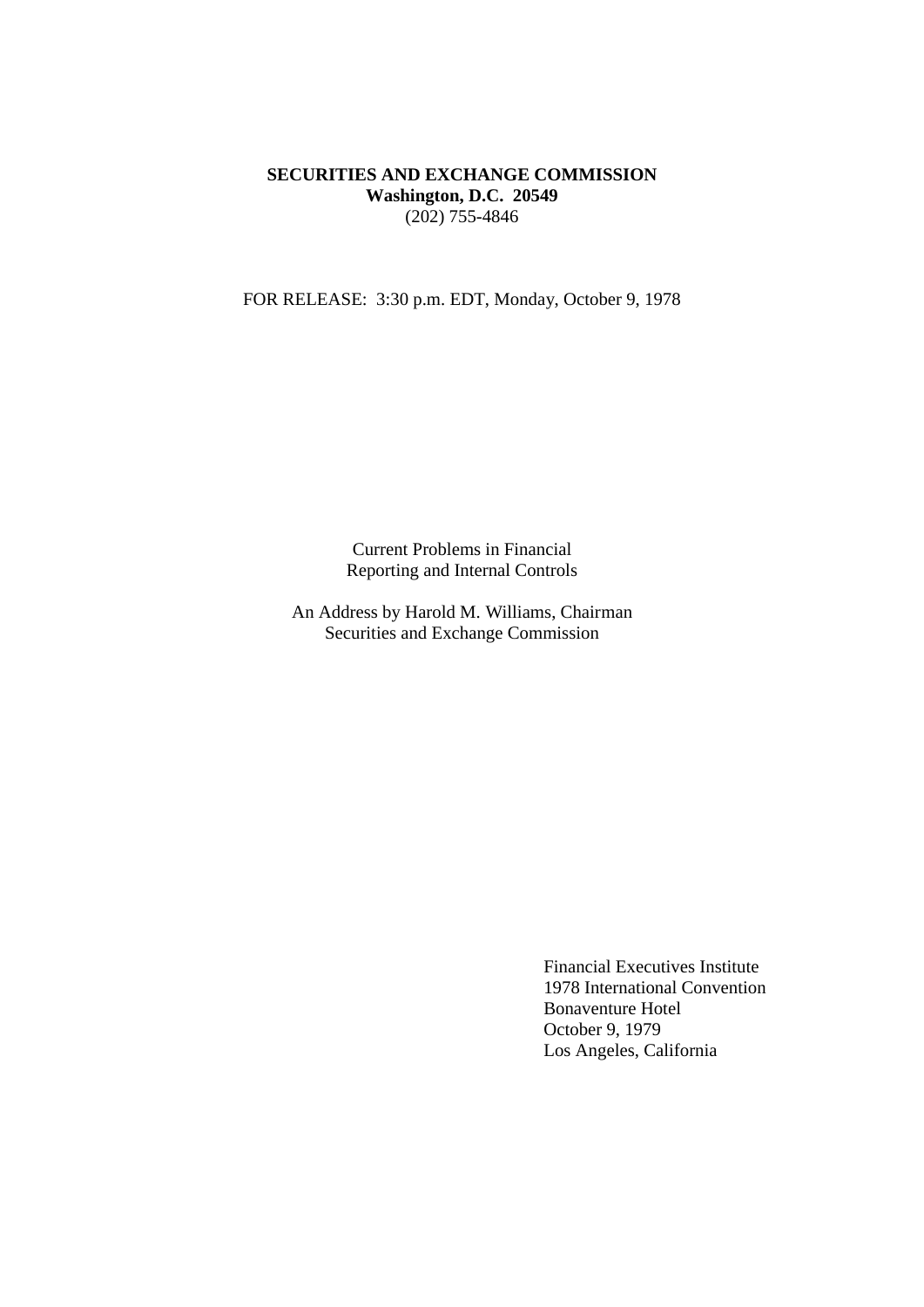The broad professional interests of financial executives provides me the opportunity to bring together in one talk a number of themes relating to financial reporting. Corporate financial executives have a vital role in shaping the progress made in financial reporting, both through their individual corporate efforts and through the FEI. Moreover, private sector initiatives in effective financial reporting contribute importantly to enhancing investor confidence, and will have significant implications for the nature and extent of future governmental regulation in a number of financial reporting and disclosure areas.

In this connection, I would like to discuss with you today some major current accounting developments and some methods of improving management's reporting of financial information. I would also like to touch briefly on a few of the implications which the Foreign Corrupt Practices Act will have for financial executives.

## 1. The FASB's Conceptual Framework Project

I would like first to discuss the ongoing examination of the accounting profession's theoretical foundations -- the FASB's conceptual framework project. I want to urge you as financial executives to give this project your strongest support. Important new concepts are already emerging from the framework which are impacting financial reporting. It is important to integrate these concepts, as they will play an increasing role in financial reporting in the years ahead.

The conceptual framework must be -- as I think the FASB recognizes -- much more than merely an attempt to catalog the premises and assumptions which are implicit in accounting as it exists today. The project must rather constitute an exercise in leadership -- an effort to create a set of principles which can serve as a goal, a visionary guide, for the profession to work toward as it develops and refines disclosure principles and methodologies. It is a safe prediction that, during the coming decades, the economic, political, and technological changes in this country and the world -- and their impact on the nature and methods of American business -- will be enormous. Accountants and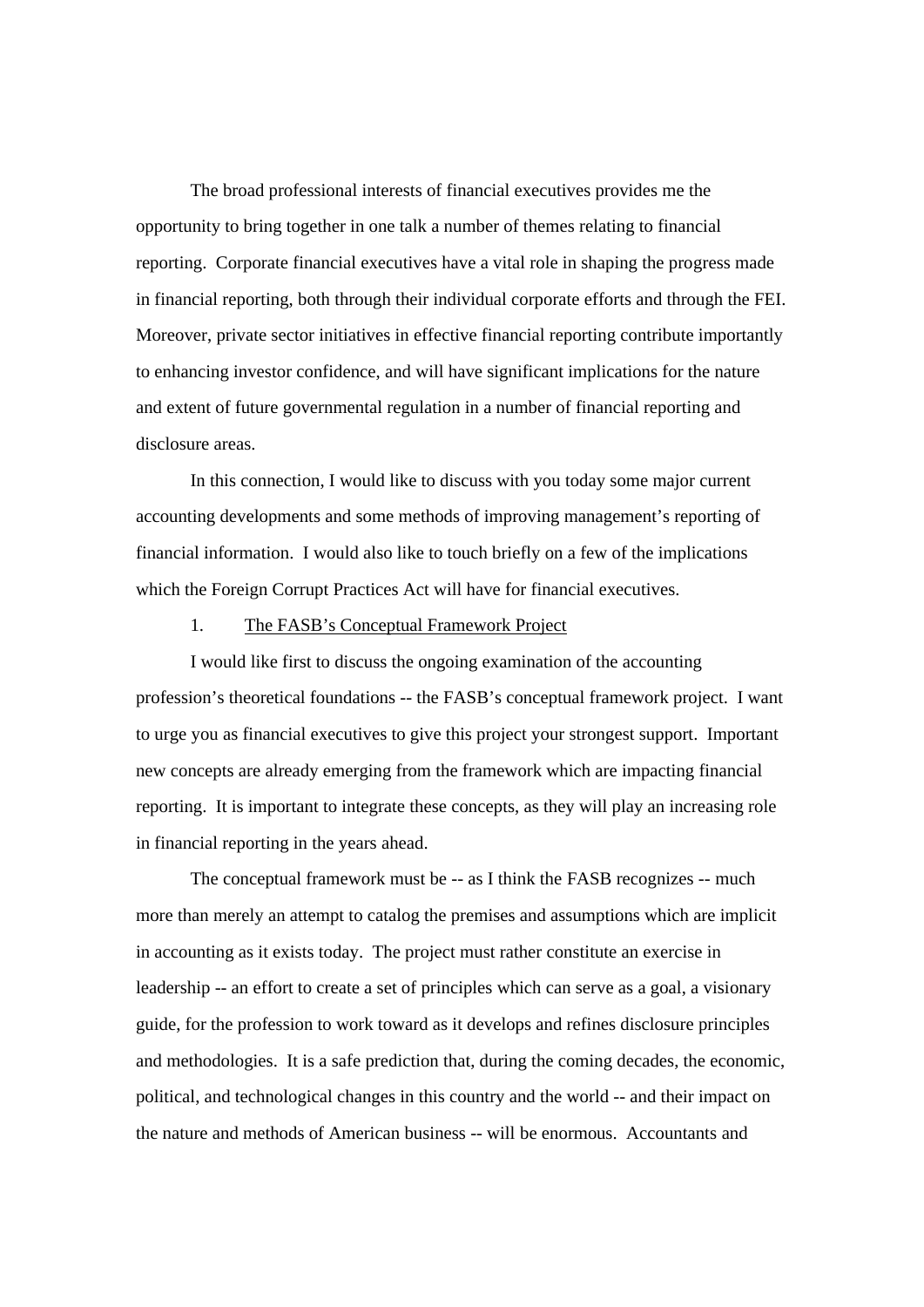financial managers must have a conceptual framework sufficiently flexible and broad to accomodate those developments.

# A. The scope of the conceptual framework

In order to attain these lofty objectives, the project must address and resolve several crucial issues. The first is assuring that the conceptual framework has sufficient scope. In December 1977, the Board issued an exposure draft of its "Statement of Financial Accounting Concepts" which spells out the Board's view of the scope of financial reporting objectives and of the elements of financial statements. This proposed statement is particularly important to the future direction of financial reporting in the United States, and I want to take a moment to review some of its highlights.

First, the Board has not limited its scope to financial statements, but rather has - wisely in my view -- elected to define its task in terms of financial reporting in general. That premise, if reflected in the Board's final product, will bring the accounting profession closer into step with the needs and expectations of the users of financial information and with the realities of the way business must communicate in a complex and sophisticated economy. Second, and just as significantly, the exposure draft reflects the philosophy that financial information is not simply a record of past occurrences, but is equally of value in enabling users to assess the future. Again, that principle is one which harmonizes with the realities of modern financial reporting.

Both of these concepts are responsive to shortcomings which numerous critics have attributed to our present system of financial reporting. Until very recently, the focus of financial disclosure has been much too heavily on accounting questions within the context of traditional financial systems. Unfortunately, the approach has tended to be "all or nothing." That is, information not perceived as being part of historical cost financial statements has frequently been regarded as wholly outside the discipline of accounting and has thus received inadequate attention, regardless of its utility, from accountants and financial executives alike. And, correspondingly, disclosures which users have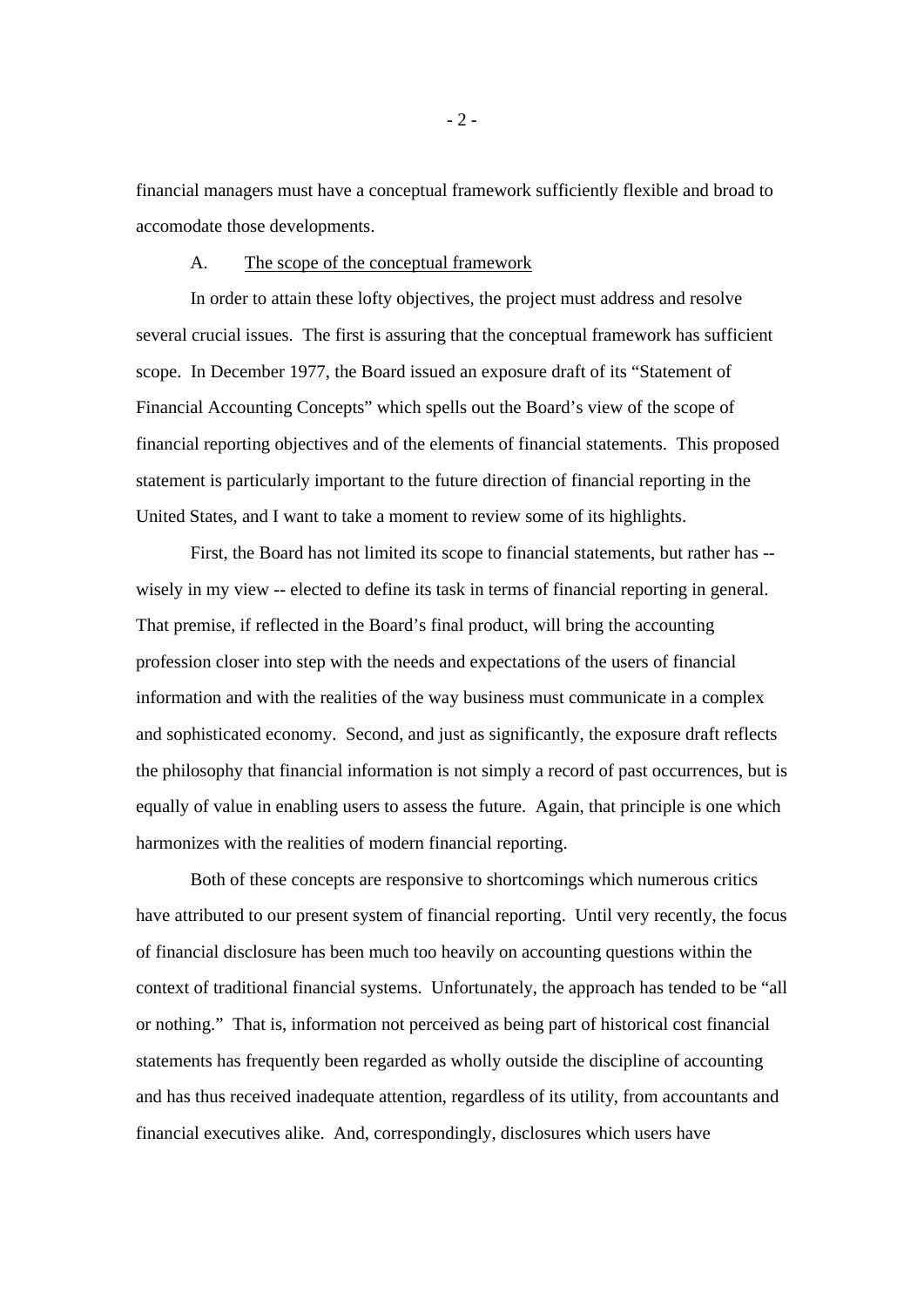demanded and which are "financial" in nature -- such as segment information and geographic operating data -- have been forced into the mold of the financial statement, even where the information involved does not fall squarely within traditional financial statement concepts.

The Board's recognition that the accountant's domain can extend to disclosures outside the four corners of the balance sheet or income statement will alleviate the anomalies and misunderstanding which the "all-or-nothing" approach has engendered. The broader area of financial reporting is an appropriate frame of reference within which to grapple with conceptual problems, and the FASB's recognition that the financial statements are only one element in the complex of financial disclosure is a positive sign. For example, it provides management with the opportunity to distinguish between measurable results typically presented in financial statements and other information which may be equally meaningful to users, but less precise. Further, this expanded perspective should also encourage the auditor to lend the credibility of his independent expertise to useful, but non-traditional, data of this nature.

### B. "Soft" Information

For these reasons, individual financial managers must be sensitive to the implications of the broad philosophy marked out in the FASB's exposure draft. Implementation of that philosophy would, in my view, help pave the way for rational responses to a number of difficult issues. Consider, for example, the need for the model to recognize and support types of disclosure which are sometimes labeled, perhaps disparagingly, as "soft" information. The inclusion of such disclosures in financial reports is a trend which the Commission has favored in recent years, and the FASB conceptual framework project appears to be the logical stepping-stone for consideration of the overall issues which these kinds of disclosure requirements raise.

The Board's formulation of the proposed objectives of financial reporting, which I mentioned a moment ago, strongly suggests the need to bring forward-looking and other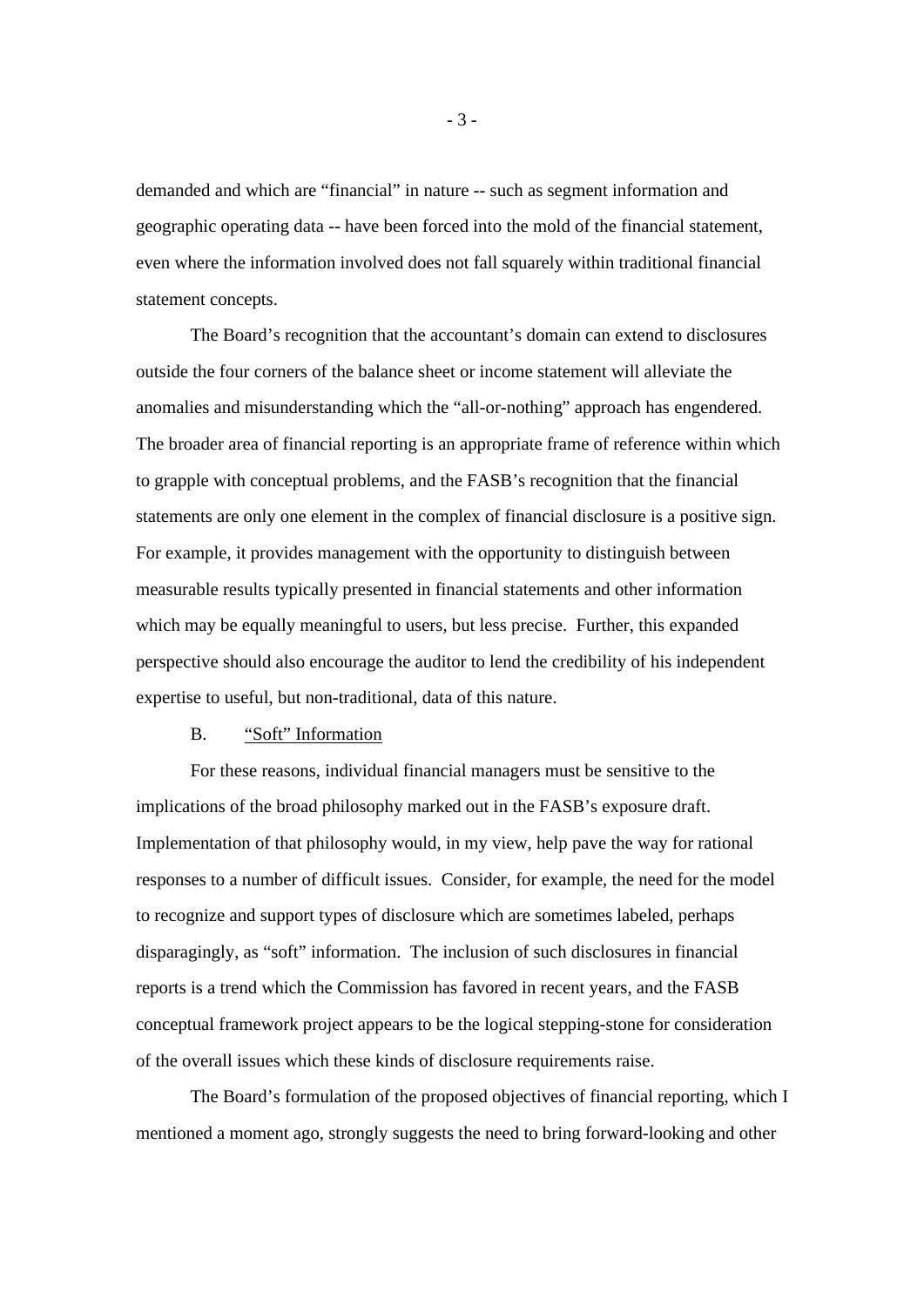"soft" information under the conceptual framework umbrella. For example, the exposure draft states that "financial reporting should provide information to help investors and creditors assess the amounts, timing and uncertainty of prospective net cash flows." This precept, which is one endorsement of the need for forward-looking and soft information, is not new. Nonetheless, I place considerable importance on it because I recognize and share the view that cash flow is an especially important tool in evaluation an enterprise - more important perhaps than the commonly employed concept of earnings per share. Resistance on the part of the business community and others to providing this sort of forward-looking information -- and the auditor's unwillingness to be identified with it - has, however, been substantial. The Board's statement should help to heighten understanding of the importance of this type of disclosure and to confirm its legitimacy as a disclosure objective.

Traditionally, information which is difficult to verify is often disseminated only with great reluctance or to a relatively small number of users. Hopefully, the conceptual framework will help to change this attitude. In any event, in my view, both the disclosures which management provides and the responsibilities which independent auditors assume must increasingly focus on soft information if the objectives of financial reporting, as the FASB has articulated them, are to be fully met.

Let me give some examples. First, the conceptual framework project must address squarely the need for financial reporting to mirror economic reality in an era in which annual inflation of six percent or more has been the norm. This is not a theoretical or abstract need. Explicit recognition of the impact of inflation contributes to the capacity to interpret the economic future of individual companies. In the aggregate, it impacts directly on the capital formation process and on political and societal attitudes and expectations about the continued effectiveness of the private enterprise system and its ability to finance our future.

- 4 -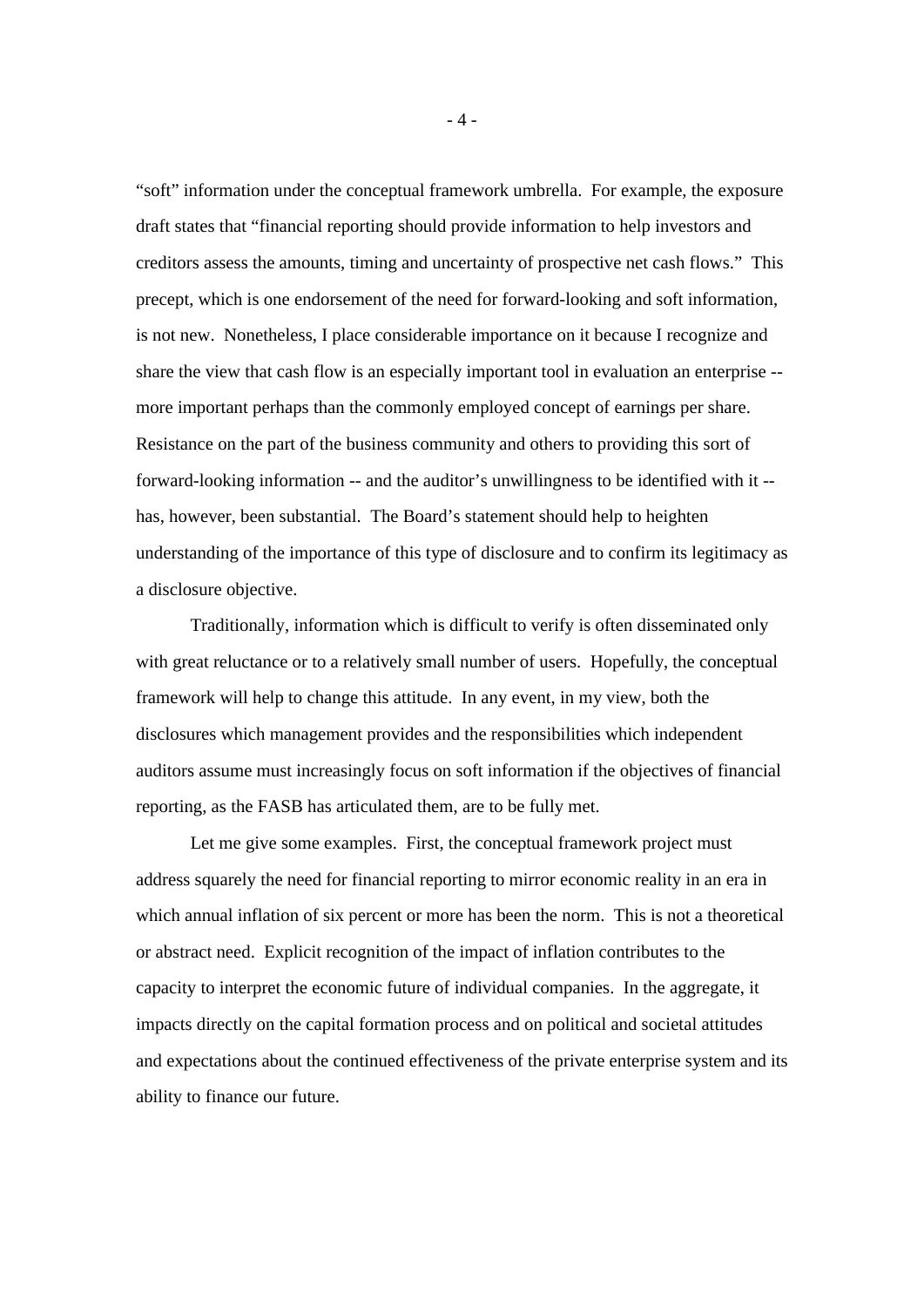I do not mean to suggest, however, that accounting based on historical costs must or should be discarded nor that the new methodology necessary to bring financial reporting closer to an economic picture of business operations should be agreed upon as part of the conceptual framework. On the contrary, I visualize the process of developing the reporting techniques necessary to implement the goals of the conceptual framework statement as an evolutionary process which may span many years. I have some serious reservations about the kinds of judgmental or subjective decisions which would be injected into financial reporting by a "current cost" system. Thus, while cost-based financial statements will probably continue to be the center-piece, the financial disclosure system should expand to accomodate other types of information as well. If the FASB's project does not result in a framework within which financial reporting can come to grips with economic realities in an economy characterized by significant inflation, then -regardless of its other attributes -- the project will bear a very heavy burden of selfjustification.

I have in the past spoken on the reasons why I believe that the failure to reflect the diminishing purchasing power of the dollar causes reported profits to be systematically distorted upward. For present purposes, suffice it to say that traditional income statements tend to suggest that many firms are generating adequate funds to satisfy their investment demands when, in fact, they are eroding their capital. This problem is an important and serious one, which highlights the economic and behaviorial impact of our accounting system. Consideration of the need to stimulate capital formation does not necessarily lead to the conclusion that historical cost should be discarded in favor of conversion to an accounting system premised purely on current cost assumptions. Such a choice becomes important only if one thinks of financial information as limited to that contained in financial statements -- rather than as a system of financial disclosures which is broader than, but includes, traditional financial statements.

- 5 -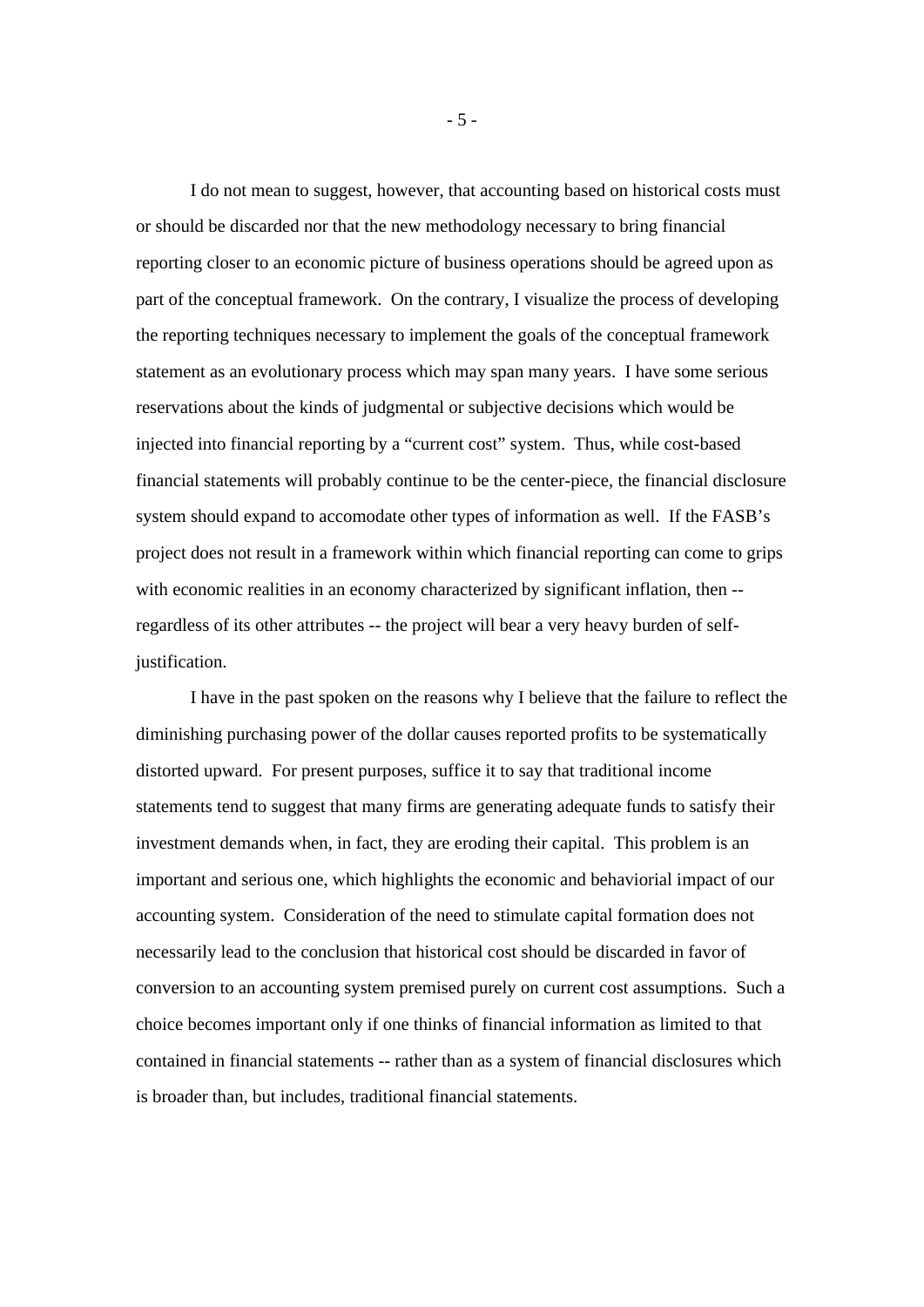# C. ASR 190

The FASB has announced its intention to issue an exposure draft this year proposing supplemental disclosures of the effects of changing prices on a business enterprise. This area of financial reporting is one where the private sector, primarily the FASB, should play the leading role in establishing reporting standards. Thus, while the Commission did adopt a replacement cost rule in ASR 190, it did not in any way preempt the FASB by so doing. In ASR 190 itself the Commission specifically stated that it "does not believe its new requirements prejudge any conclusions which may arise from the FASB's study of the conceptual framework of financial statements." That release further stated that "experimentation with replacement cost information . . . will materially assist the FASB in its study . . . ." The Board's resources and expertise place it in the best position to develop such standards. It deserves your strong support as it works on developing these supplemental disclosures, as well as on all other aspects of the Conceptual Framework project. The FEI should also play a constructive, leadership role in this area -- by working for example, on development of industry alternatives to ASR 190. Your experience, expertise, and interest in this area are substantial, and your contribution can be very important in shaping the ultimate resolution of this issue.

The Commission's basic policy is to rely on the private sector for leadership in establishing and improving accounting principles and standards. When the FASB has completed its deliberations on measurement principles, it may then be appropriate for the Commission, as an alternative to the present disclosure requirements, to revise its replacement cost rule to permit experimentation with the supplementary disclosure for which the FASB is likely to call. Ultimately, if the FASB's concept framework works for SEC reporting, as we hope it will, the Commission may decide to rescind the rule entirely. In any event, further action by the Commission will be influenced by our experience with alternative disclosures, the success of which will depend on the response

- 6 -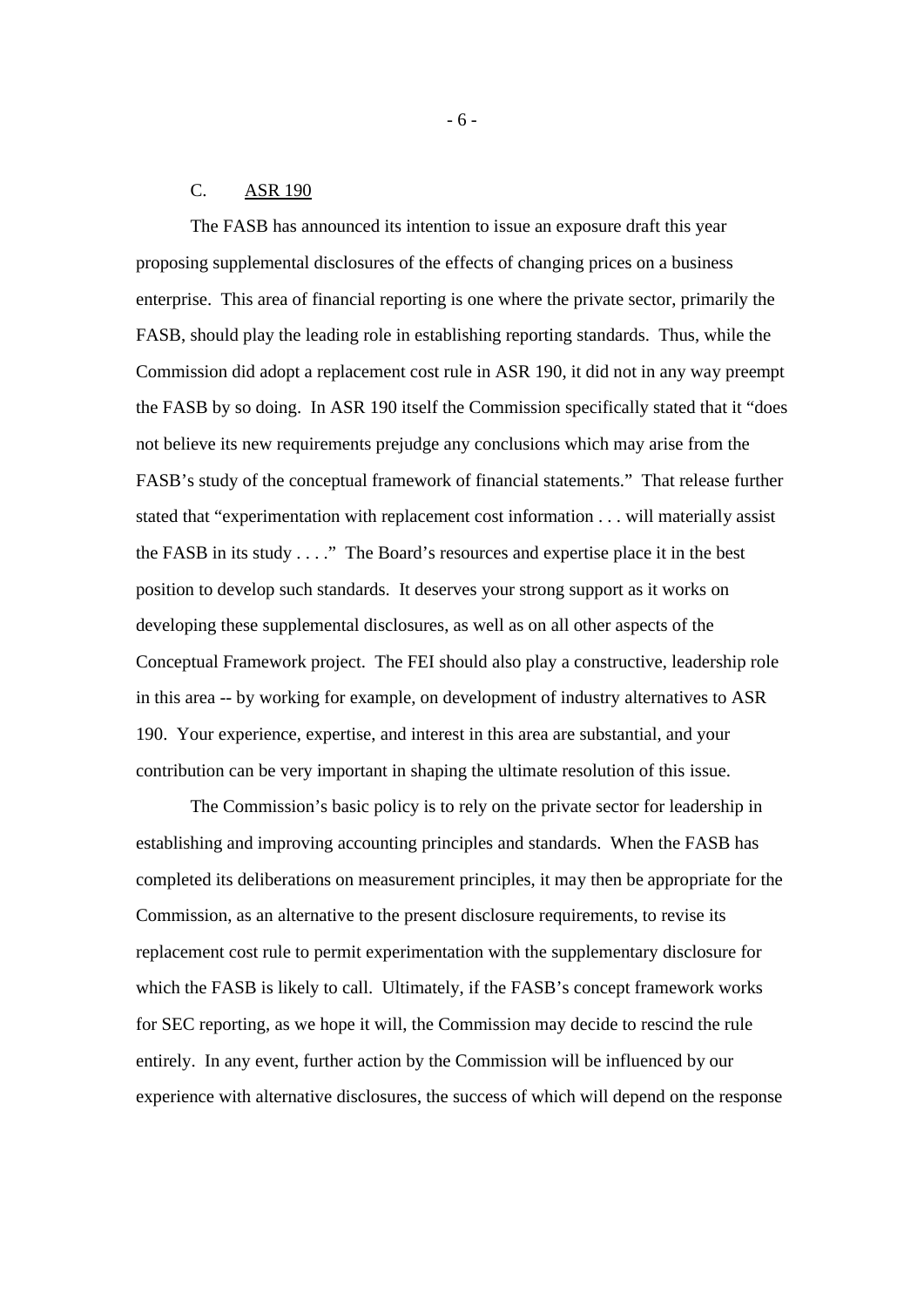of individual companies and of groups such as the FEI in taking an active, leadership role in their development and implementation.

# 2. Oil and Gas Accounting

No discussion of financial reporting at this time would be complete without reference to the Commission's recent action in regard to oil and gas accounting. In the recent Commission proceeding on accounting practices for oil and gas producers, the Commission was confronted with an industry whose unique operations and economic environment indicated a need to depart from traditional measurement concepts and with a specific mandate from Congress to assure the existence of a reliable energy data base. The Commission's action exemplifies the role which supplemental disclosure can play in redressing the failures of traditional accounting concepts.

The most significant economic event in the exploration, development, and production of oil and gas is the discovery of proved reserves. Yet, traditional accounting methods have not allowed such discoveries to be recognized in recording the assets or earnings of oil and gas producers. Proved reserves of oil and gas constitute the most important asset for most of these companies. Indeed, traditional methods for accounting for the costs of oil and gas exploration bear little, if any, relation to the value of the product, whereas any meaningful assessment of past activities and future prospects of an oil and gas producer requires information about the value of its reserves. Accordingly, the Commission was led to the conclusion that an accounting method which recognizes the value of proved oil and gas reserves as assets would result in more meaningful presentation of the economic resources and the earning power of oil and gas producers.

The development of this "reserve recognition accounting" will not be an easy task. Commentators on the Commission's action have been quick to point out the many problems which must be overcome. One of the most significant questions is whether estimates of reserve values can be made sufficiently reliable to incorporate these values

- 7 -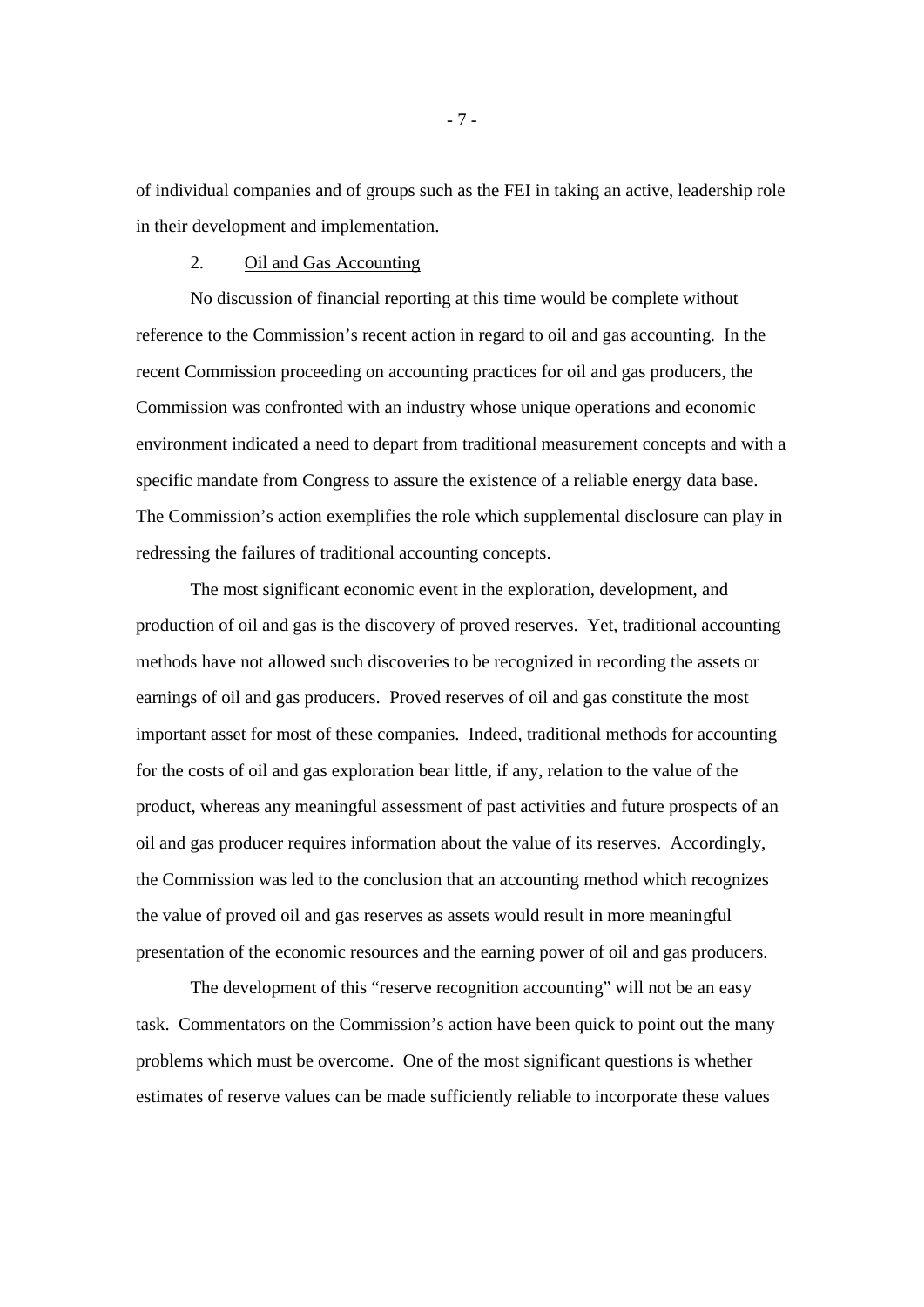in basic financial statements. Estimates of reserve quantities are necessarily imprecise, and are subject to subsequent revisions as additional information is obtained.

The need to make assumptions as to prices, costs and timing of production adds further to the subjectivity of this information. After several years of experience with reporting such data, however, it can be expected that meaningful trends and patterns will emerge from which evaluations can be made. As I indicated, moreover, a substantial effort will be required to define and develop measurement techniques for this kind of information.

The development of reserve recognition accounting does not presage a trend to the use of value accounting in other areas. It is, rather, a response under specific circumstances to the degree of failure of certain accounting principles to recognize what is important to investors.

Nor do the conclusions reached in this proceeding represent a change in the Commission's policy toward the FASB. The oil and gas accounting project of the Commission has been unique in many ways, including the impact of the requirements of the Energy Policy and Conservation Act of 1975. We reaffirm our strong support of the FASB expressed in the July report to Congress on accounting and auditing matters; however, the Commission's relationship with the FASB must allow for occasional differing judgments on issues in view of the responsibilities and independence of each body. The Commission would welcome further initiatives or participation by the FASB in the continuing efforts relating to financial reporting for oil and gas producing activities. If the FASB should decide to take the initiative in this regard, the degree of future involvement by the Commission would likely be diminshed.

3. Improving Investor Understanding of

# Financial Data

I would now like to turn to the matter of improving management explanation of financial information. As the accounting profession, the business community and the

- 8 -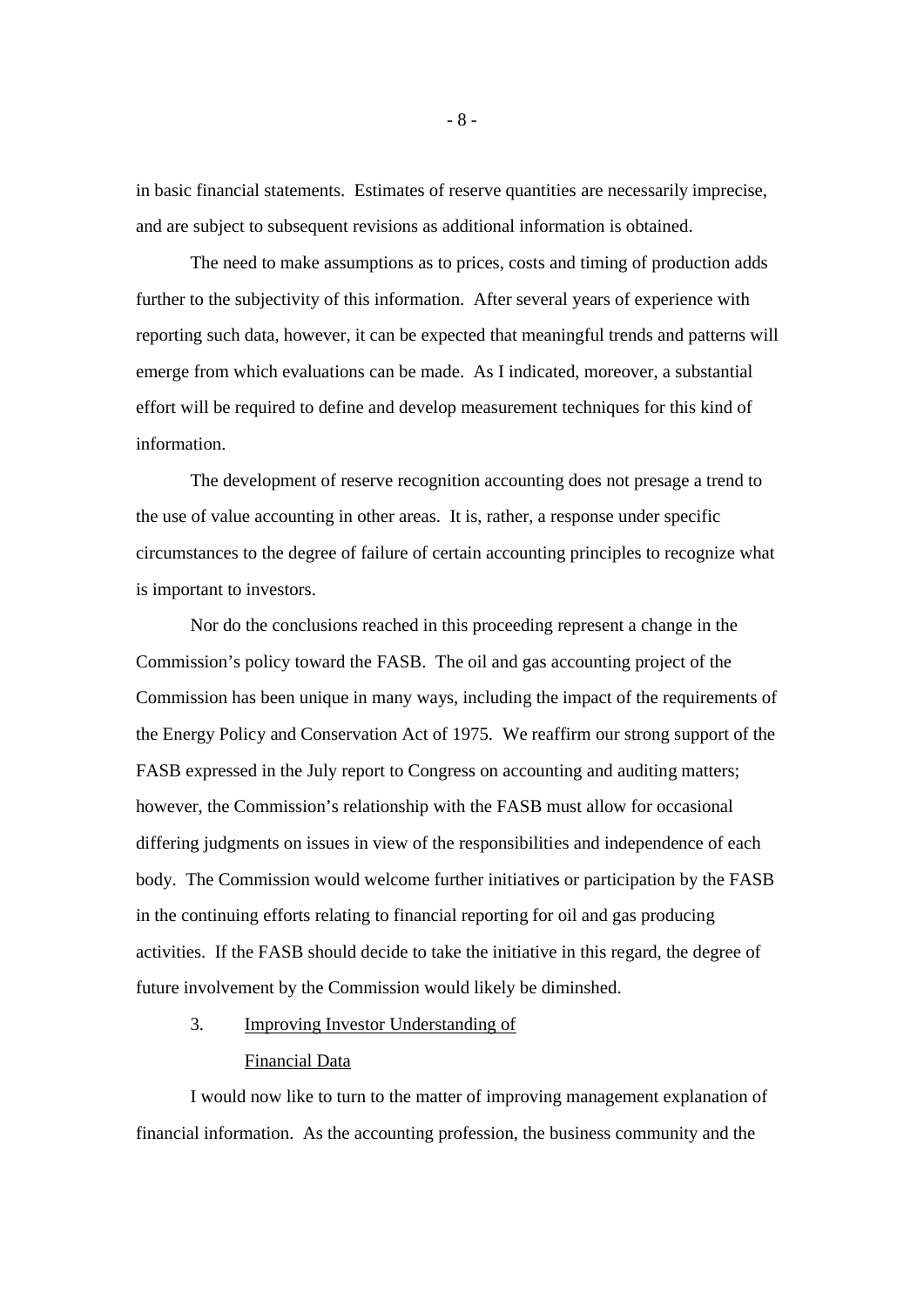Commission endeavor to identify and provide meaningful financial information, we have all become acutely aware of the need to provide investors with a clear understanding of both the significance and the limitations of this information.

### A. Management Discussion and Analysis

Of major importance to the usefulness of reported financial information is management's explanation and interpretation. Unfortunately, the "management discussion and analysis" which accompanies operating summaries too often is approached very mechanically, resulting in little more than simplistic boilerplate. For some time, the Commission has been concerned with the problem of how to make the management discussion and analysis a meaningful vehicle for communicating useful information. Some believe that the Commission's existing guides for the preparation of the management discussion and analysis, which employ certain numerical tests to determine the matters to be discussed, are a major source of the problem. The Commission is considering rule changes in this area and recently requested public comment on the revised Form 10-K format recommended by the SEC's Advisory Committee on Corporate Disclosure, which includes significantly different requirements for analytical discussion by management.<sup> $\angle$ </sup> These proposed requirements emphasize the obligation of management to decide what factors may have a material impact on the business and should be discussed, rather than establishing rigid numerical formulas.

Regardless of the format, the usefulness of analytic information will ultimately depend upon management's commitment to use this tool to communicate meaningfully to investors. Analytic information has not in the past been available and the blame rests largely with management. It is up to you to encourage experimentation with this mode of disclosure. Many of you should be embarrassed by the superficiality of the discussion and analysis which is now provided to shareholders by management.

-

 $\frac{1}{2}$  See Securities Exchange Act Release No. 34-15068 [ FR ], August 16, 1978.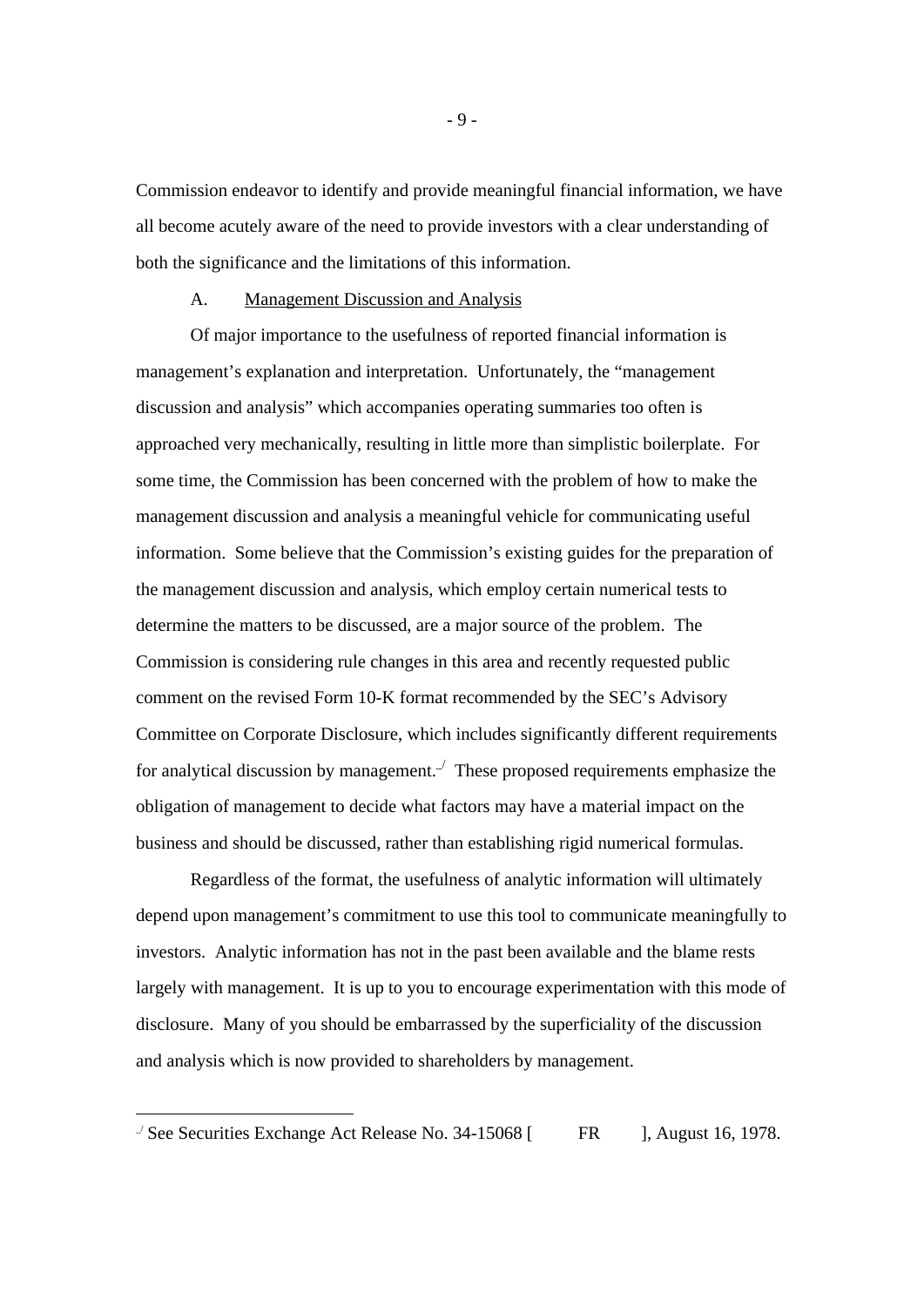There is an important principle here involving the relationship between the private sector and government regulation that repeats itself often and leads to increasingly prescriptive regulations. You understand far better than anyone else what would constitute meaningful analytic disclosure for your company, and the responsibility for that disclosure is yours. If your response is not meaningful, you are inviting further, more specific and detailed government regulation. The choice and the consequences are yours to determine.

#### b. The Management Report

A second but presently less common disclosure vehicle designed to improve communication with users of financial information is the "Management Report."

Although a few companies have included some form of management report in their annual reports to shareholders for some time, this disclosure vehicle did not receive wide attention before the Cohen Commission recommended that companies include with their financial statements a report that acknowledges management's responsibilities with respect to financial information. One of the major initiatives in response to the Cohen Commission's recommendation has been the FEI's endorsement of that recommendation and its issuance, in June, 1978, of guidelines for preparation of management reports. The FEI's prompt and thoughtful action is commendable. I believe appropriate use of management reports will substantially improve communication of financial information to investors and shareholders. Moreover, in addition to clarifying the respective roles of management and the independent auditor, management reports should improve the understanding users of financial statements have regarding management's responsibilities with respect to accounting and financial reporting. Such reports will better prepare users to evaluate both management performance and the usefulness of reported financial information.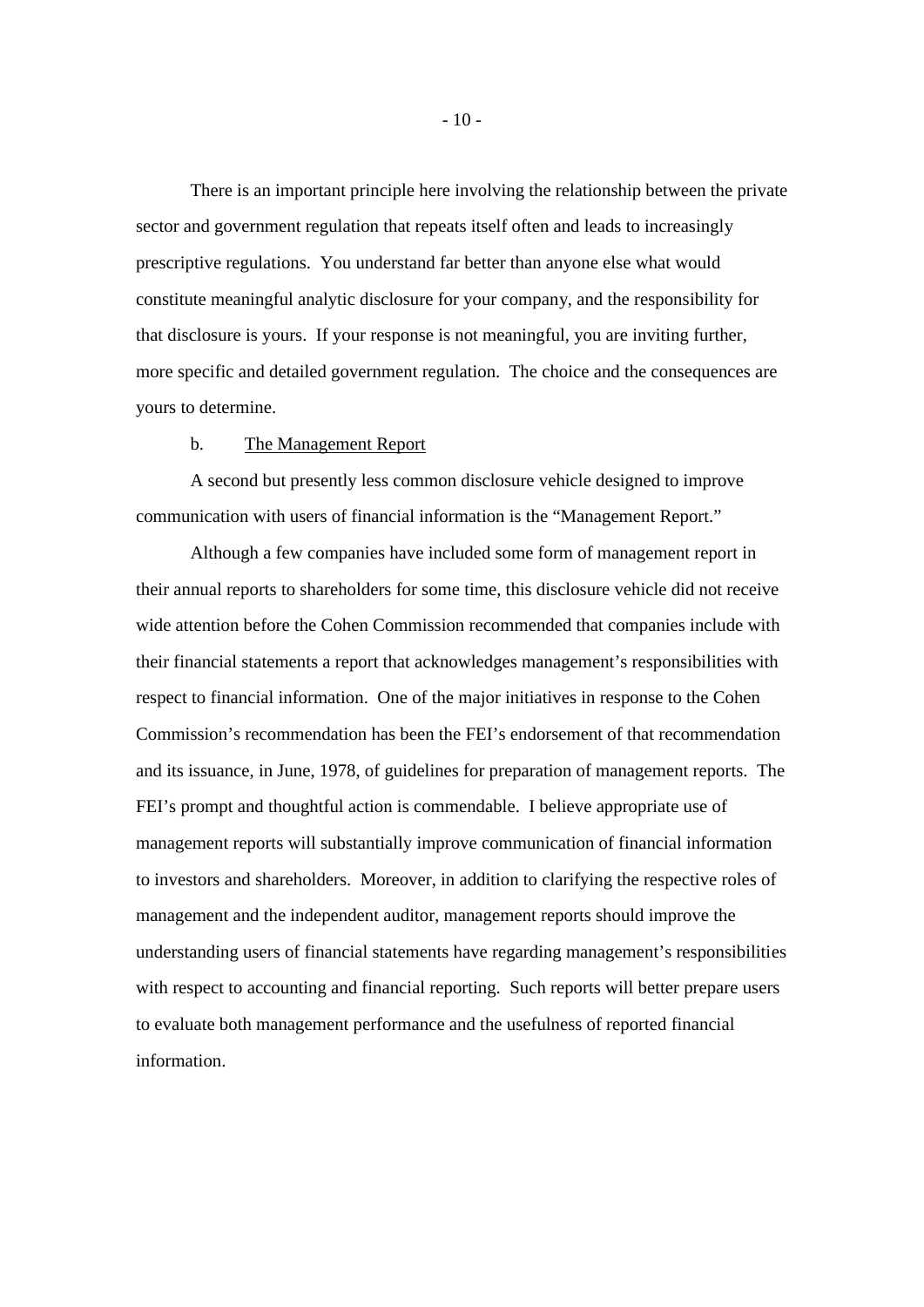I do have certain concerns regarding management reports, however. They should not be used as a means of simply impressing users with management's wisdom and benevolence. They are financial disclosure vehicles, and not public relations gimmicks.

Because of these concerns, as well as the concern that many companies will not voluntarily adopt recommendations for a management report, the Commission's staff is considering whether it should recommend Commission action. In my view, it would be premature for the Commission even to propose rules requiring comprehensive management reports before obtaining the benefit of private sector efforts in this area. However, it is an issue which the Commission must continue to study. Based on the progress made, we will determine whether rule-making is needed and if so, what kind. If we do go the rule-making route, we will want to benefit from the experience of the FEI in the approach which is ultimately taken.

## 4. The Foreign Corrupt Practices Act

One of the items suggested by both the Cohen Commission and FEI for inclusion in the management report is an assessment of the adequacy of the company's system of internal accounting control. This matter has received far more attention than other aspects of the management report, in large part as a result of the enactment in December, 1977 of the Foreign Corrupt Practices Act.

While the Foreign Corrupt Practices Act provided an additional dimension to the consideration of internal accounting control, the establishment and maintenance of sound controls has always been an important responsibility of management. Congress reaffirmed that an adequate system of internal accounting control is a necessary component of management's ability to provide shareholders and investors with reliable financial information on a timely basis.

Reporting requirements for an issuer's internal accounting controls are presently under active consideration by the Commission's staff. While the nature and content of auditor involvement are major issues in this review, it seems to me that management, and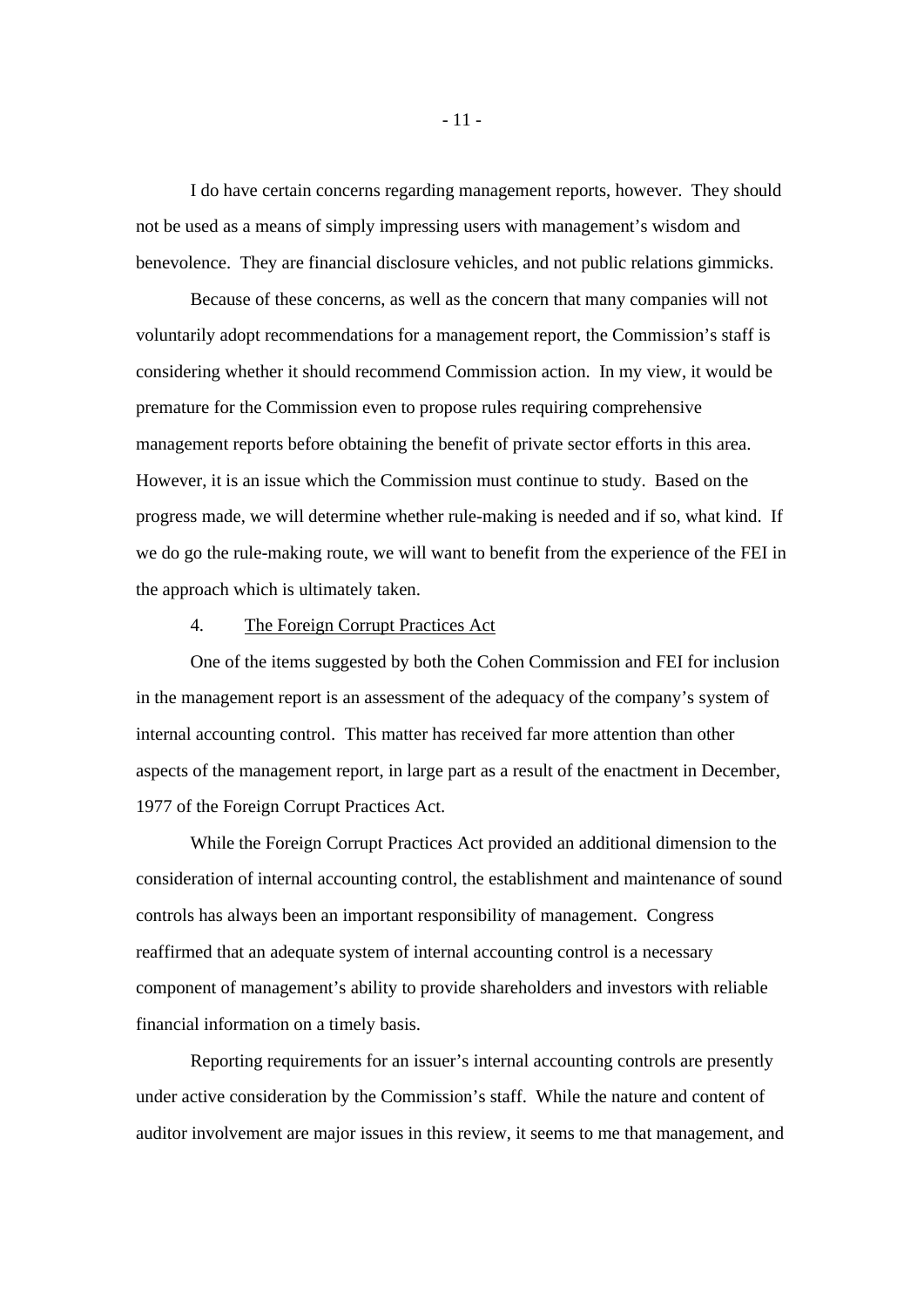not the auditor, should originate information regarding the company's system of internal accounting control. I see the auditor's role as evaluating management's presentation of such information, rather than generating it.

As you know, the objectives of internal accounting control specified in the Foreign Corrupt Practices Act were taken directly from the auditor's professional standards. In light of this, a major concern to issuers in assessing the adequacy of their control systems has been how criteria initially formulated to assist the auditor in determining the scope of his audit should be transformed into standards against which issuers can measure their internal accounting control systems. I am pleased to note that a committee of the AICPA recently issued a Tentative Report, containing recommendations designed to provide guidance to companies in evaluating whether their internal accounting control systems satisfy the requirements of the Foreign Corrupt Practices Act. I believe that the work of this committee will be very useful to corporate managements.

The Foreign Corrupt Practices Act gives the Commission broad responsibilities in the establishment and oversight of internal accounting controls. However, we would very much prefer, once again, to rely on private sector initiatives in this area, such as the work being done by the AICPA's Special Advisory Committee on Internal Accounting Control. In the last analysis, however, adequate control systems are not the auditor's responsibility or the Commission's. The statute places the responsibility for controls on corporate management. The input which the FEI can provide from the client's standpoint, accordingly, would be extremely valuable.

Several quotes from the Special Advisory Committee's Tentative Report will help put the respective roles of management intiative and regulation into perspective. In its Report, the Committee noted that "the internal accounting control environment established by management has a significant impact on the selection and effectiveness of a company's accounting control procedures and techniques . . . [I]t is important to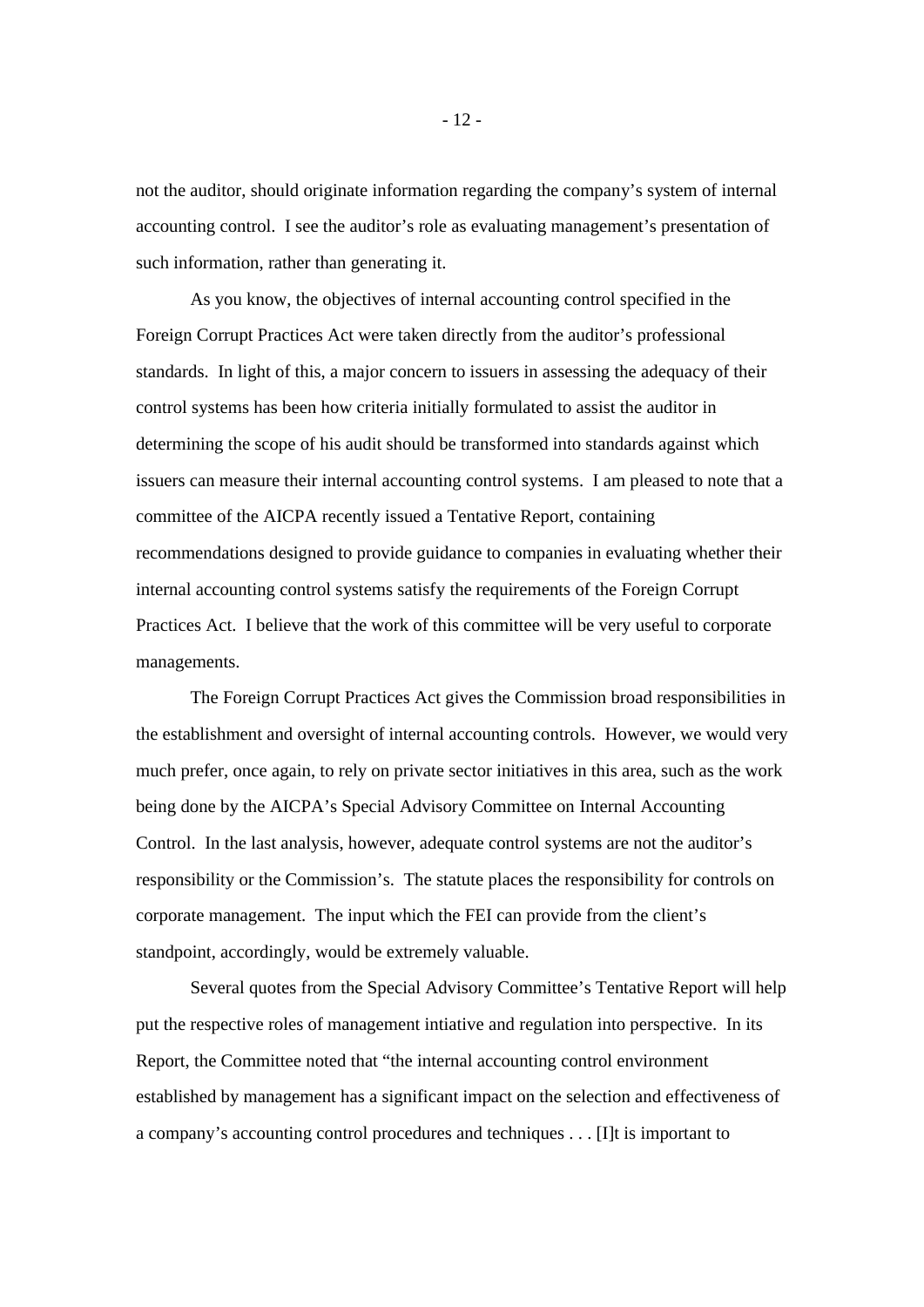recognize that a poor internal accounting control environment would make some control procedures inoperative for all intents and purposes because, for example, individuals would hesitate to challenge a management override of a specific control procedure." Further on, the Report notes that "the wide range in the size of the over 10,000 publiclyheld companies in the United States, in their operating style, in the complexity of their transactions, in the diversity of their products and services, and in the geographical dispersion of their operations clearly makes it impossible to ennumerate specific controls that will answer every question and meet all of the needs of all companies." From these two statements, one must conclude that the responsibility for what constitutes a substantive internal control system must rest on management and on its integrity and commitment. Efforts to regulate on the subject would, of necessity, be either overly general or overly restrictive, and not likely to be very helpful, on balance. Here again is an area for initiative on the part of corporate management, rather than extensive regulation on the part of government.

I want to suggest some factors which I hope you will consider in the evolving dialogue on internal controls. I have spoken repeatedly of the importance of the audit committee in the context of corporate accountability in general. The effectively functioning audit committee takes on an enhanced importance, moreover, in the process of compliance with the Foreign Corrupt Practices Act. In this regard, the FEI can and should play a significant role in assuring that audit committees do function in an effective manner.

I might add, parenthetically, that many newly-appointed audit committees apparently feel under some pressure to appoint a Big-8 firm as outside auditor. I do not believe that this trend is warranted. There are many smaller audit firms which have excellent, well-deserved reputations and are quite capable of providing quality audits to most American corporations. It would be unfortunate if the increasing use of audit committees led public companies to ignore highly-talented auditors, because of a

- 13 -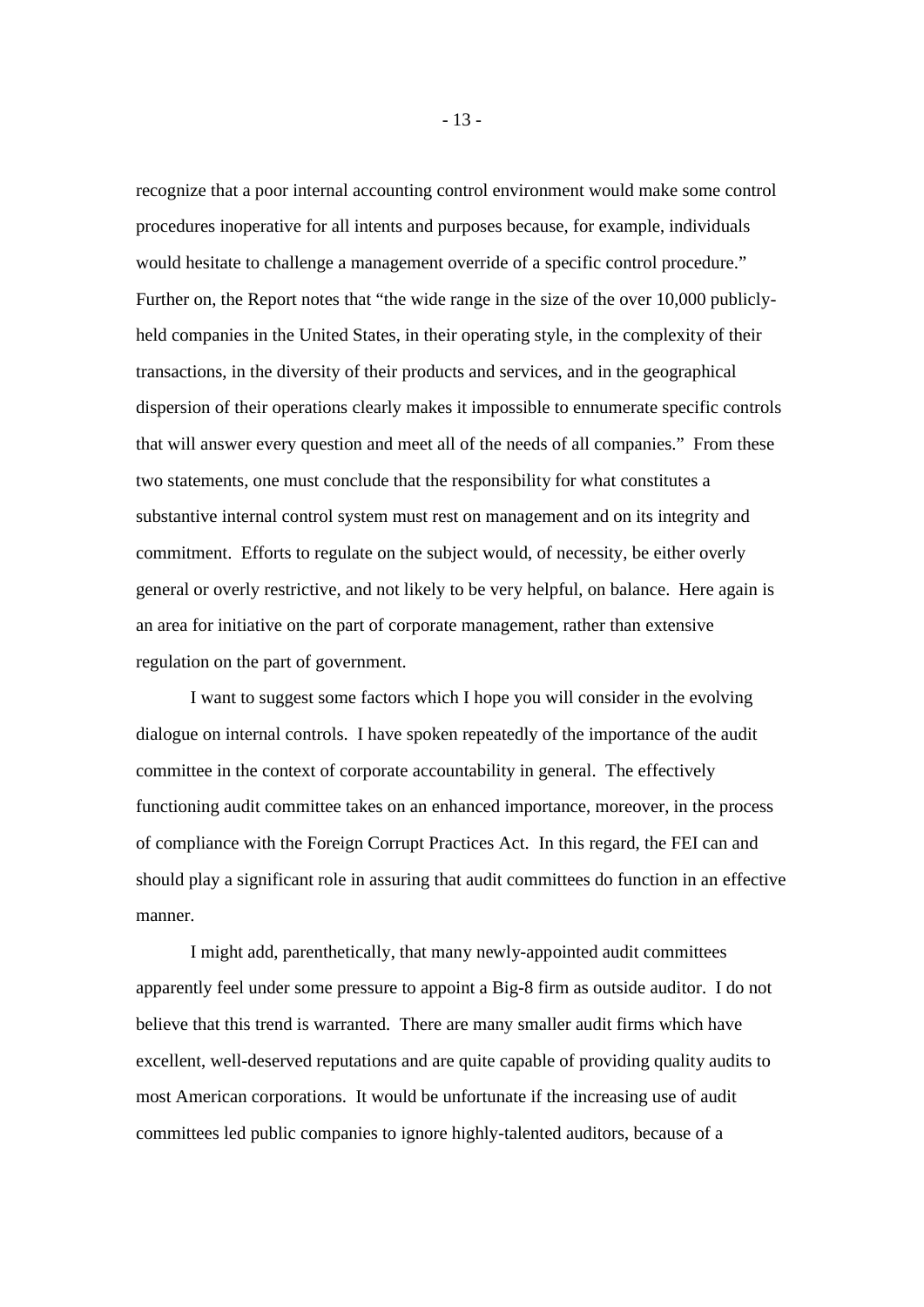misperception that "bigger" is always "better." Size is not necessarily correlated to quality.

One factor to be considered by companies seeking assurance that they are in compliance with the Foreign corrupt Practices Act, and with high standards of corporate accountability in general, is the effective use of their internal audit staffs. Recently, there has been an increased emphasis on using internal auditors to do "operational audits" - that is, reviews which stress management efficiency and program evaluation. While operational auditing is now and will continue to be a legitimate and important internal audit function, I believe that more stress should be placed on the traditional internal audit functions related to internal controls, information systems and compliance with corporate policies and procedures. In this regard, I think it is appropriate to note that, in establishing the first widely-accepted standards for internal auditing, the Institute of Internal Auditors placed particular focus on these traditional internal audit roles.

Even where the internal auditor is performing these traditional functions, an appropriate corporate framework must exist to enable him properly to do his job. Internal auditors are, by the very nature of their work, placed in a somewhat schizophrenic position. It is essential that the internal auditor maintain independence in relation to the activities subject to audit. The realities of corporate operations, however, also dictate that he serve management in fulfilling its particular repsonsibilities. This dual role will at times put the internal auditor under conflicting pressures which may detract from his ability adequately to perform either one.

To help make these dual responsibilities work in favor of your company, you should assure that the director of internal auditing is primarily responsible to someone in management with sufficient authority not only to provide independence, but also to insure that all elements of the organization cooperate with the internal audit staff. The appropriate executive to oversee the work of the internal audit staff will, of course, vary from company to company. If that executive is the chief financial officer or chief

- 14 -